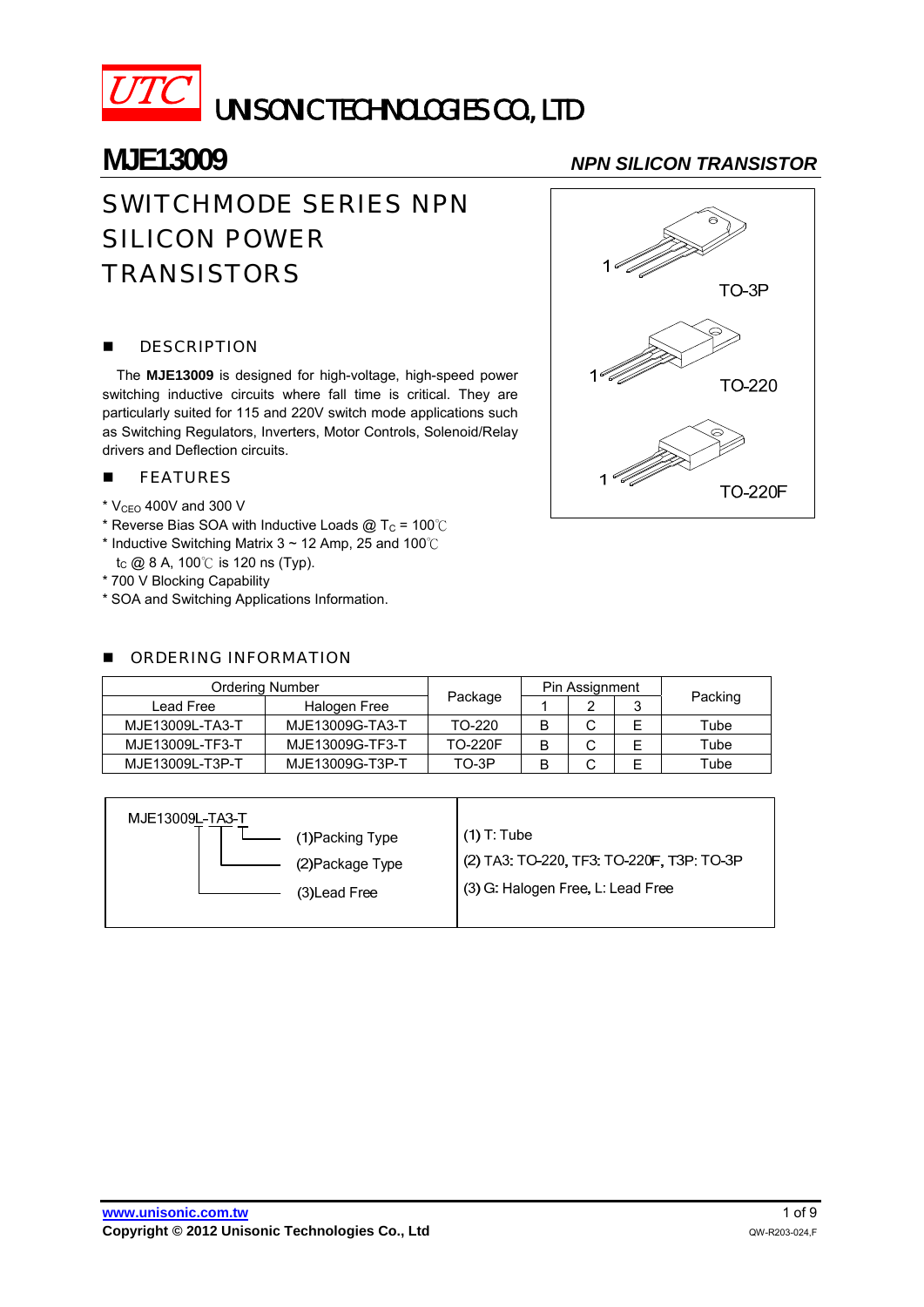### **ABSOLUTE MAXIMUM RATINGS**  $(T_A = 25^{\circ}C)$

| <b>PARAMETER</b>                      |               | <b>SYMBOL</b>           | <b>RATINGS</b>  | <b>UNIT</b>     |  |
|---------------------------------------|---------------|-------------------------|-----------------|-----------------|--|
| Collector-Emitter Voltage             |               | V <sub>CEO</sub>        | 400             | V               |  |
| Collector-Emitter Voltage (VBE=-1.5V) |               | <b>V</b> <sub>CEV</sub> | 700             | V               |  |
| Emitter Base Voltage                  |               | V <sub>EBO</sub>        | 9               | V               |  |
|                                       | Continuous    | Ic.                     | 12              |                 |  |
| <b>ICollector Current</b>             | Peak (Note 3) | $I_{CM}$                | 24              | A               |  |
|                                       | Continuous    | Iв                      | 6               |                 |  |
| <b>Base Current</b>                   | Peak (Note 3) | <b>I</b> BM             | 12              | A               |  |
|                                       | Continuous    | ΙE                      | 18              | A               |  |
| Emitter Current                       | Peak (Note 3) | <b>IEM</b>              | 36              |                 |  |
|                                       | TO-220        |                         | 2               | W               |  |
| Power Dissipation                     | TO-220F       |                         | 0.7             |                 |  |
|                                       | TO-3P         |                         | 80              |                 |  |
| <b>Derate above 25℃</b>               | TO-220        | $P_D$                   | 16              |                 |  |
|                                       | TO-220F       |                         | 5.6             | mW/°C           |  |
|                                       | TO-3P         |                         | 640             |                 |  |
| Junction Temperature                  |               | $T_{\rm J}$             | $+150$          | °C              |  |
| Storage Temperature                   |               | T <sub>STG</sub>        | $-40 \sim +150$ | $\rm ^{\circ}C$ |  |

Note: 1. Pulse Test: Pulse Width = 5ms, Duty Cycle ≤ 10%

 2. Absolute maximum ratings are those values beyond which the device could be permanently damaged. Absolute maximum ratings are stress ratings only and functional device operation is not implied.

3. Pulse Test: Pulse Width = 300µs, Duty Cycle = 2%

### **THERMAL DATA**

| <b>PARAMETER</b>        |                | <b>SYMBOL</b>        | <b>RATINGS</b> | <b>UNIT</b>   |
|-------------------------|----------------|----------------------|----------------|---------------|
|                         | TO-220         |                      | 54             |               |
| Junction to Ambient     | <b>TO-220F</b> | $\theta_{JA}$        | 62.5           | $\degree$ C/W |
|                         | TO-3P          |                      | 21             |               |
|                         | TO-220         |                      |                |               |
| <b>Junction to Case</b> | TO-220F        | $\theta_{\text{JC}}$ | 3.13           | $\degree$ C/W |
|                         | TO-3P          |                      | 1.55           |               |

### **ELECTRICAL CHARACTERISTICS** ( $T_c$ = 25°C, unless otherwise specified.)

| <b>PARAMETER</b>                      | <b>SYMBOL</b>             | <b>TEST CONDITIONS</b><br>MIN                                |     | <b>TYP</b> | MAX | <b>UNIT</b> |  |
|---------------------------------------|---------------------------|--------------------------------------------------------------|-----|------------|-----|-------------|--|
| <b>OFF CHARACTERISTICS (Note)</b>     |                           |                                                              |     |            |     |             |  |
| Collector- Emitter Sustaining Voltage | V <sub>CEO</sub>          | $I_C = 10 \text{mA}$ , $I_B = 0$                             | 400 |            |     | $\vee$      |  |
| <b>ICollector Cutoff Current</b>      | I <sub>CEV</sub>          | $V_{BE(OFF)} = 1.5V_{DC}$                                    |     |            | 1   |             |  |
| $V_{CBO}$ =Rated Value                |                           | $V_{BE(OFF)} = 1.5V_{DC}$ , T <sub>C</sub> = 100°C           |     |            | 5   | mA          |  |
| <b>IEmitter Cutoff Current</b>        | <b>LEBO</b>               | $V_{FB} = 9V_{DC}$ , $I_C = 0$                               |     |            |     | mA          |  |
| <b>ON CHARACTERISTICS (Note)</b>      |                           |                                                              |     |            |     |             |  |
|                                       | $h_{FE1}$                 | $I_C = 5A$ , $V_{CE} = 5V$                                   |     |            | 40  |             |  |
| <b>IDC Current Gain</b>               | $h_{FE,2}$                | $I_C = 8A$ , $V_{CE} = 5V$                                   |     |            | 30  |             |  |
|                                       | $I_C = 5A$ , $I_B = 1A$   |                                                              | 1   | v          |     |             |  |
|                                       | $I_C = 8A$ , $I_B = 1.6A$ |                                                              |     | 1.5        | V   |             |  |
| Current-Emitter Saturation Voltage    | $V_{CE(SAT)}$             | $IC$ = 12A, $IB$ = 3A                                        |     |            | 3   | V           |  |
|                                       |                           | $I_C = 8A$ , $I_B = 1.6A$ , $T_C = 100^{\circ}C$             |     |            | 2   | $\vee$      |  |
|                                       |                           | $I_C = 5A$ , $I_B = 1A$                                      |     |            | 1.2 | V           |  |
| Base-Emitter Saturation Voltage       | $V_{BE(SAT)}$             | $IC$ = 8A, $IB$ = 1.6A                                       |     |            | 1.6 | V           |  |
|                                       |                           | $I_{\rm C}$ = 8A, $I_{\rm B}$ = 1.6A, T <sub>C</sub> = 100°C |     |            | 1.5 | $\vee$      |  |

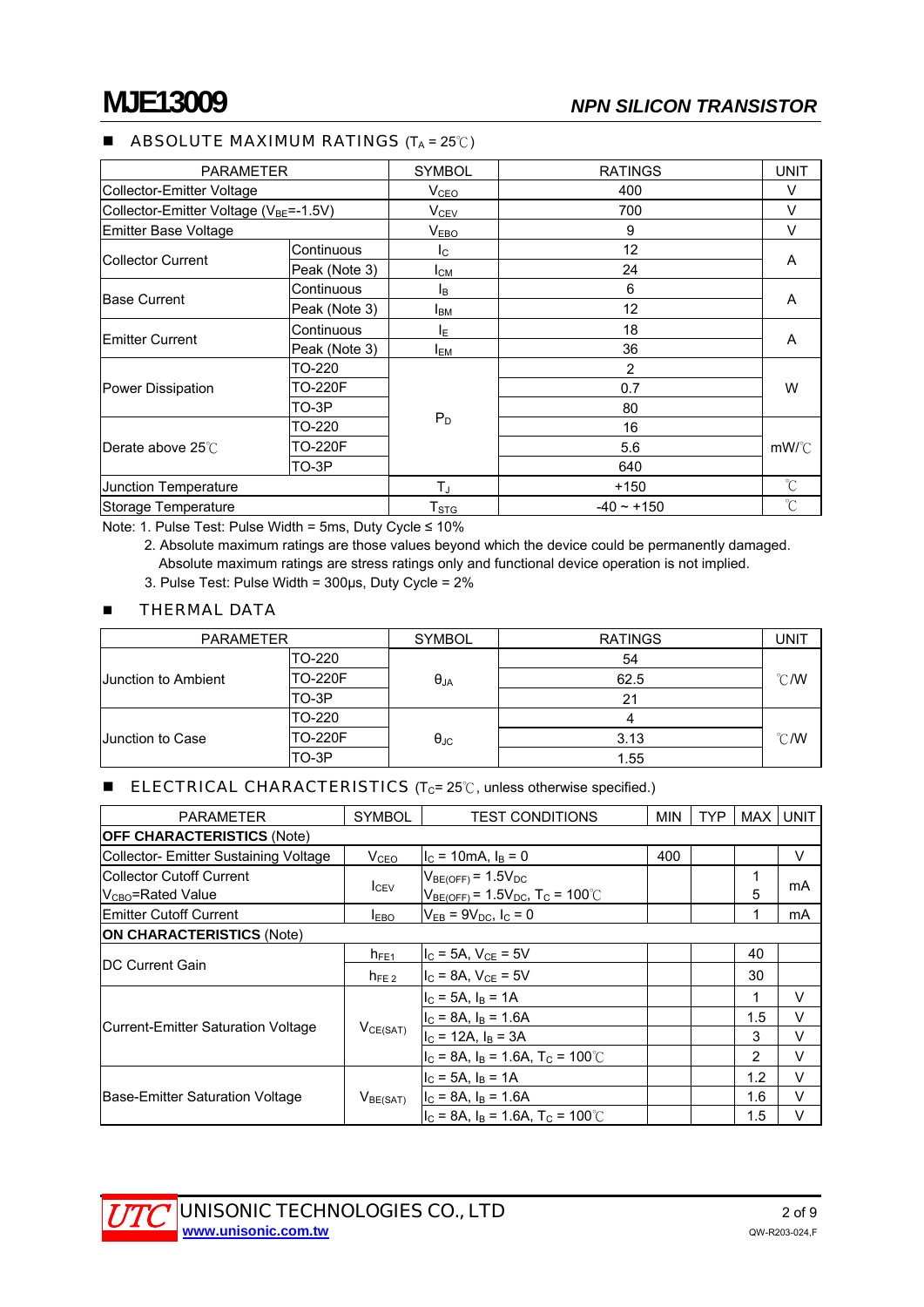## **ELECTRICAL CHARACTERISTICS(Cont.)**

| <b>PARAMETER</b>                                           | <b>SYMBOL</b>    | <b>TEST CONDITIONS</b>                                                                                                | MIN | <b>TYP</b> | <b>MAX</b> | <b>UNIT</b> |  |  |
|------------------------------------------------------------|------------------|-----------------------------------------------------------------------------------------------------------------------|-----|------------|------------|-------------|--|--|
| <b>IDYNAMIC CHARACTERISTICS</b>                            |                  |                                                                                                                       |     |            |            |             |  |  |
| <b>Transition frequency</b>                                | fт               | $I_{\rm C}$ = 500mA, $V_{\rm CE}$ = 10V, f = 1MHz                                                                     | 4   |            |            | <b>MHz</b>  |  |  |
| Output Capacitance                                         | C <sub>OB</sub>  | $V_{CB}$ = 10V, I <sub>E</sub> = 0, f = 0.1MHz                                                                        |     | 180        |            | pF          |  |  |
| <b>SWITCHING CHARACTERISTICS (Resistive Load, Table 1)</b> |                  |                                                                                                                       |     |            |            |             |  |  |
| Delay Time                                                 | t <sub>DLY</sub> |                                                                                                                       |     | 0.06       | 0.1        | μs          |  |  |
| <b>Rise Time</b>                                           | t <sub>R</sub>   | $V_{\text{CC}}$ = 125Vdc, $I_{\text{C}}$ = 8A<br>$I_{B1} = I_{B2} = 1.6$ A, t <sub>P</sub> = 25 µ s<br>Duty Cycle ≤1% |     | 0.45       |            | μs          |  |  |
| Storage Time                                               | ts               |                                                                                                                       |     | 1.3        | 3          | μs          |  |  |
| <b>Fall Time</b>                                           | t⊧               |                                                                                                                       |     | 0.2        | 0.7        | μs          |  |  |
| Inductive Load, Clamped (Table 1, Fig. 13)                 |                  |                                                                                                                       |     |            |            |             |  |  |
| Voltage Storage Time                                       | ts               | IIc=8А, V <sub>CLAMP</sub> =300V, I <sub>B1</sub> =1.6А                                                               |     | 0.92       | 2.3        | μs          |  |  |
| <b>Crossover Time</b>                                      | tc               | $V_{BE(OFF)} = 5V$ , T <sub>C</sub> = 100°C                                                                           |     | 0.12       | 0.7        | μs          |  |  |

Note: Pulse Test: Pulse Wieth = 300µs, Duty Cycle = 2%

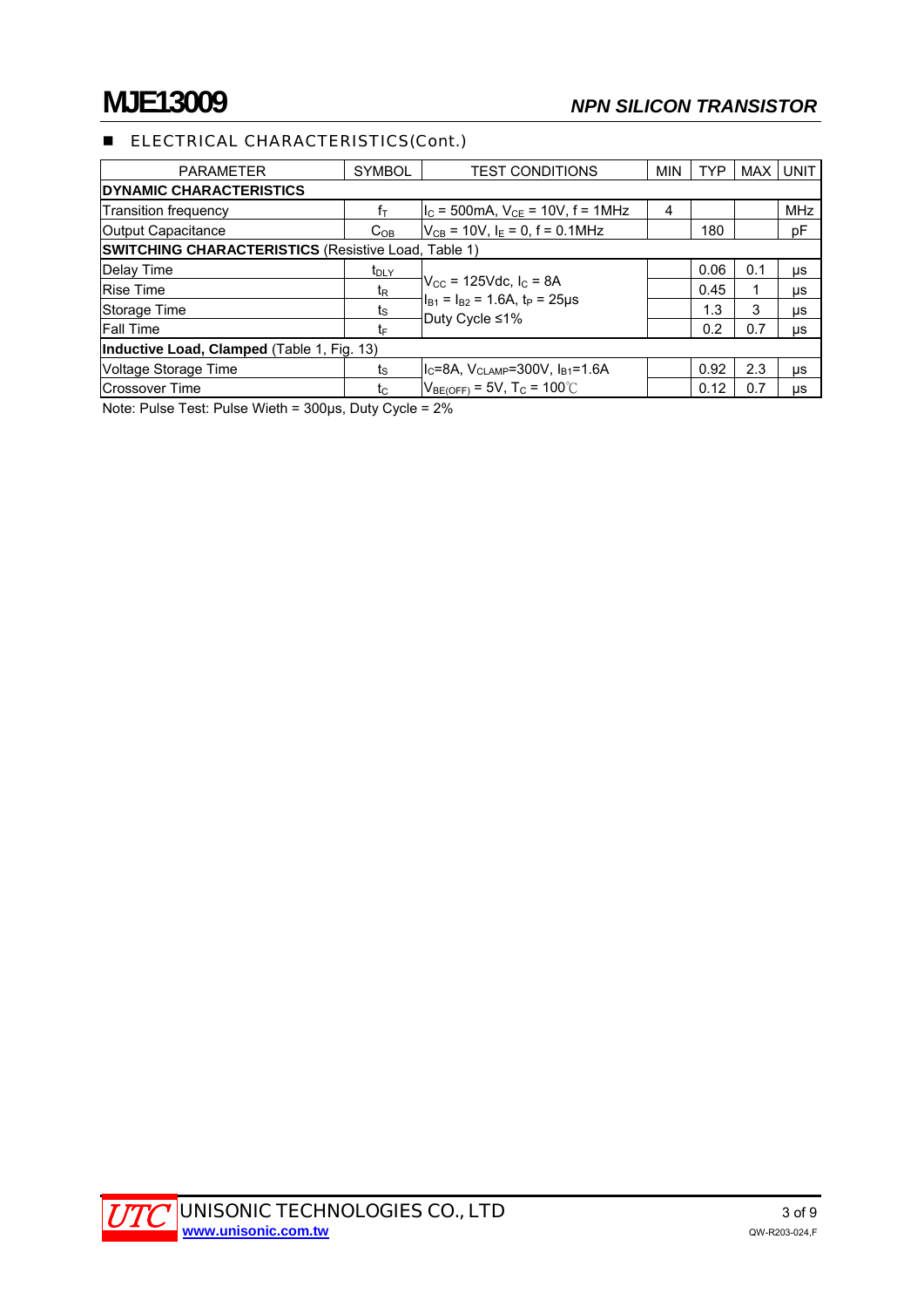## **MJE13009** *NPN SILICON TRANSISTOR*



### **TABLE 1. TEST CONDITIONS FOR DYNAMIC PERFORMANCE**

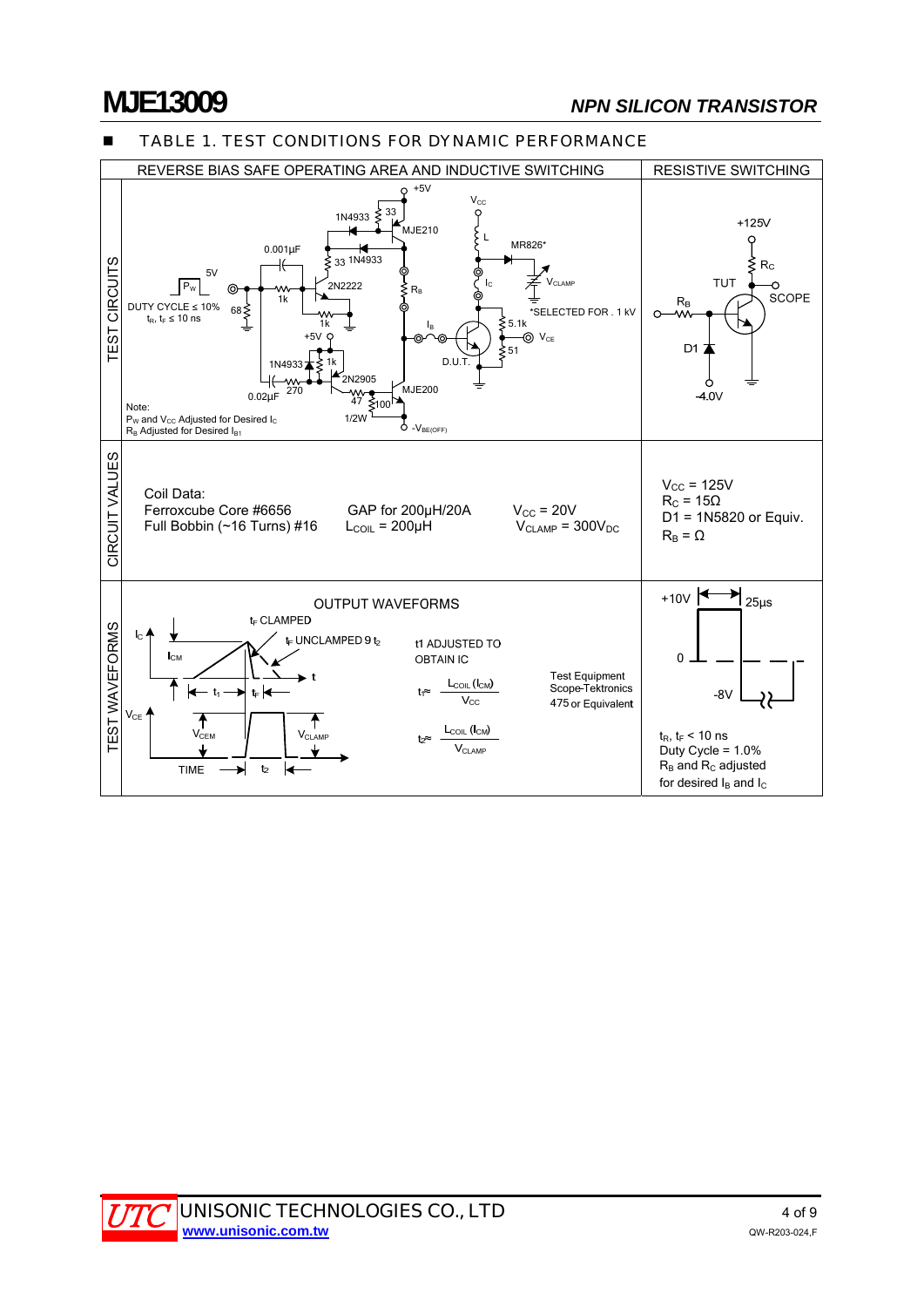### TABLE 2. APPLICATIONS EXAMPLES OF SWITCHING CIRCUITS

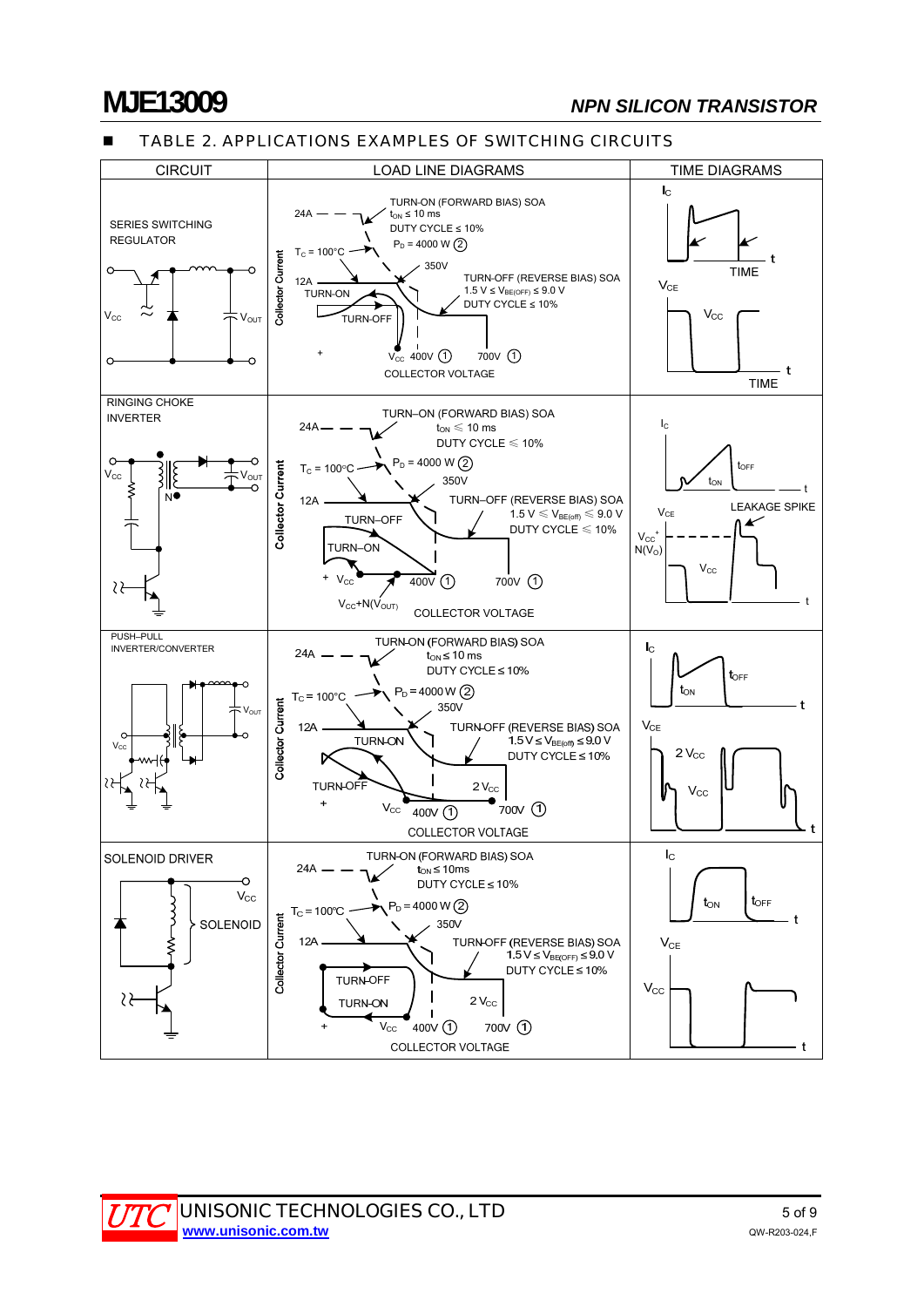| $I_{C}(A)$ | $\mathsf{T}_{\mathsf{C}}(\mathrm{C})$ | $t_{SV}(ns)$ | $t_{\text{RV}}(ns)$ | $t_{FI}(ns)$ | $t_{Tl}(ns)$ | $t_C(ns)$ |
|------------|---------------------------------------|--------------|---------------------|--------------|--------------|-----------|
| 3          | 25                                    | 770          | 100                 | 150          | 200          | 240       |
|            | 100                                   | 1000         | 230                 | 160          | 200          | 320       |
| 5          | 25                                    | 630          | 72                  | 26           | 10           | 100       |
|            | 100                                   | 820          | 100                 | 55           | 30           | 180       |
|            | 25                                    | 720          | 55                  | 27           | າ            | 77        |
| 8          | 100                                   | 920          | 70                  | 50           |              | 120       |
| 12         | 25                                    | 640          | 20                  | 17           | ◠            | 41        |
|            | 100                                   | 800          | 32                  | 24           |              | 54        |

### TABLE 3. TYPICAL INDUCTIVE SWITCHING PERFORMANCE

### **SWITCHING TIME NOTES**

In resistive switching circuits, rise, fall, and storage times have been defined and apply to both current and voltage waveforms since they are in phase. However, for inductive loads which are common to SWITCHMODE power supplies and hammer drivers, current and voltage waveforms are not in phase. Therefore, separate measurements must be made on each waveform to determine the total switching time. For this reason, the following new terms have been defined.

 $t_{SV}$  = Voltage Storage Time, 90%  $I_{B1}$  to 10%  $V_{CEM}$ 

 $t_{\text{RV}}$  = Voltage Rise Time, 10–90% V<sub>CEM</sub>

 $t_{FI}$  = Current Fall Time, 90–10%  $I_{CM}$ 

 $t_{T1}$  = Current Tail, 10–2%  $I_{CM}$ 

 $t_{\rm C}$  = Crossover Time, 10%  $V_{\rm CEM}$  to 10%  $I_{\rm CM}$ 

An enlarged portion of the turn–off waveforms is shown in Fig. 13 to aid in the visual identity of these terms.

For the designer, there is minimal switching loss during storage time and the predominant switching power losses occur during the crossover interval and can be obtained using the standard equation from AN–222:

 $P_{\text{SWT}} = 1/2$   $V_{\text{cclc}}(t_{\text{c}})$  f

Typical inductive switching waveforms are shown in Fig. 14. In general,  $t_{RV} + t_{Fl} \approx t_C$ . However, at lower test currents this relationship may not be valid.

As is common with most switching transistors, resistive switching is specified at  $25^\circ\text{C}$  and has become a benchmark for designers. However, for designers of high frequency converter circuits, the user oriented specifications which make this a "SWITCHMODE" transistor are the inductive switching speeds ( $t_c$  and  $t_{sv}$ ) which are guaranteed at  $100^{\circ}$ .

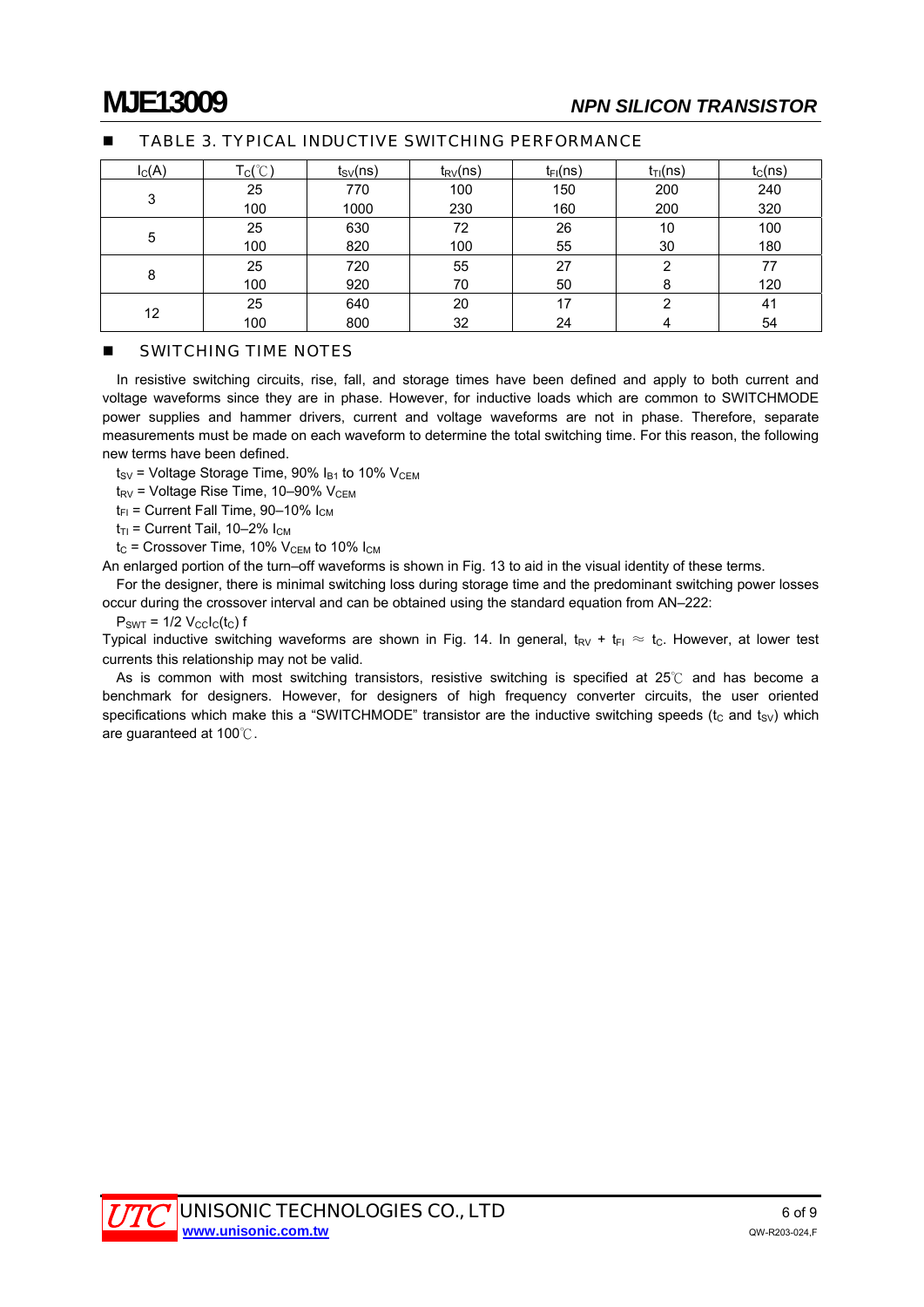### TYPICAL CHARATERISTICS

Fig. 1 Forward Bias Safe Operating Area



Fig. 3 Forward Bias Power Derating





Fig. 2 Reverse Bias Switching Safe Operating Area

 There are two limitations on the power handling ability of a transistor: average junction temperature and second breakdown. Safe operating area curves indicate  $I_C$  -  $V_{CE}$  limits of the transistor that must be observed for reliable operation; i.e., the transistor must not be subjected to greater dissipation than the curves indicate.

The data of Fig. 1 is based on  $T_c=25^{\circ}$ C;  $T_{J(PK)}$  is variable depending on power level. Second breakdown pulse limits are valid for duty cycles to 10% but must be derated when  $T_c \ge 25^{\circ}$ C. Second breakdown limitations do not derate the same as thermal limitations. Allowable current at the voltages shown on Fig. 1 may be found at any case temperature by using the appropriate curve on Fig. 3.

 $T_{J(PK)}$  may be calculated from the data in Fig. 4. At high case temperatures, thermal limitations will reduce the power that can be handled to values less than the limitations imposed by second breakdown. Use of reverse biased safe operating area data (Fig. 2) is discussed in the applications information section.

Fig. 4 Typical Thermal Response [Z<sub>θJC</sub>(t)]

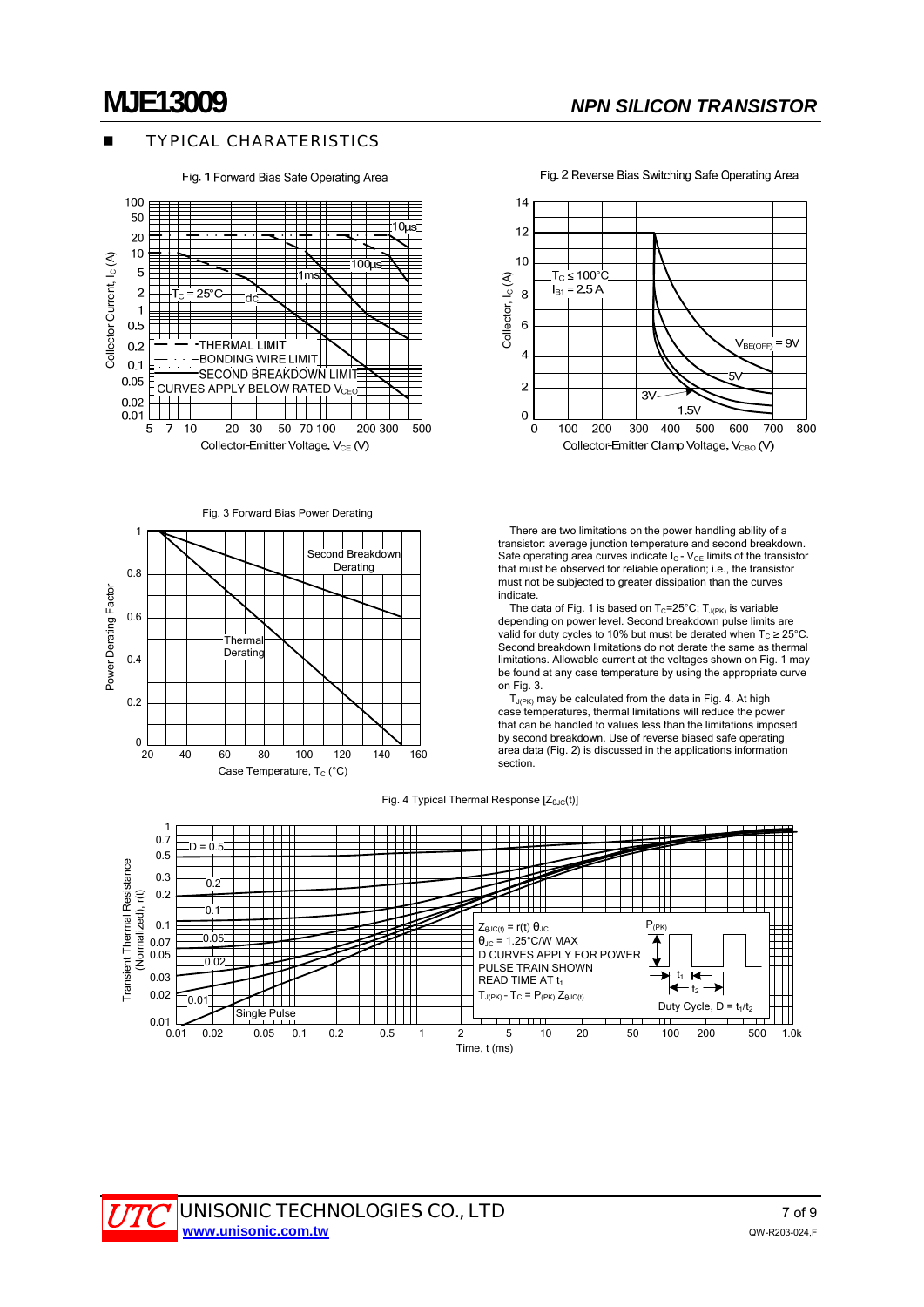### TYPICAL CHARACTERISTICS (Cont.)



Fig. 7 Base-Emitter Saturation Voltage











Fig. 8 Collector-Emitter Saturation Voltage